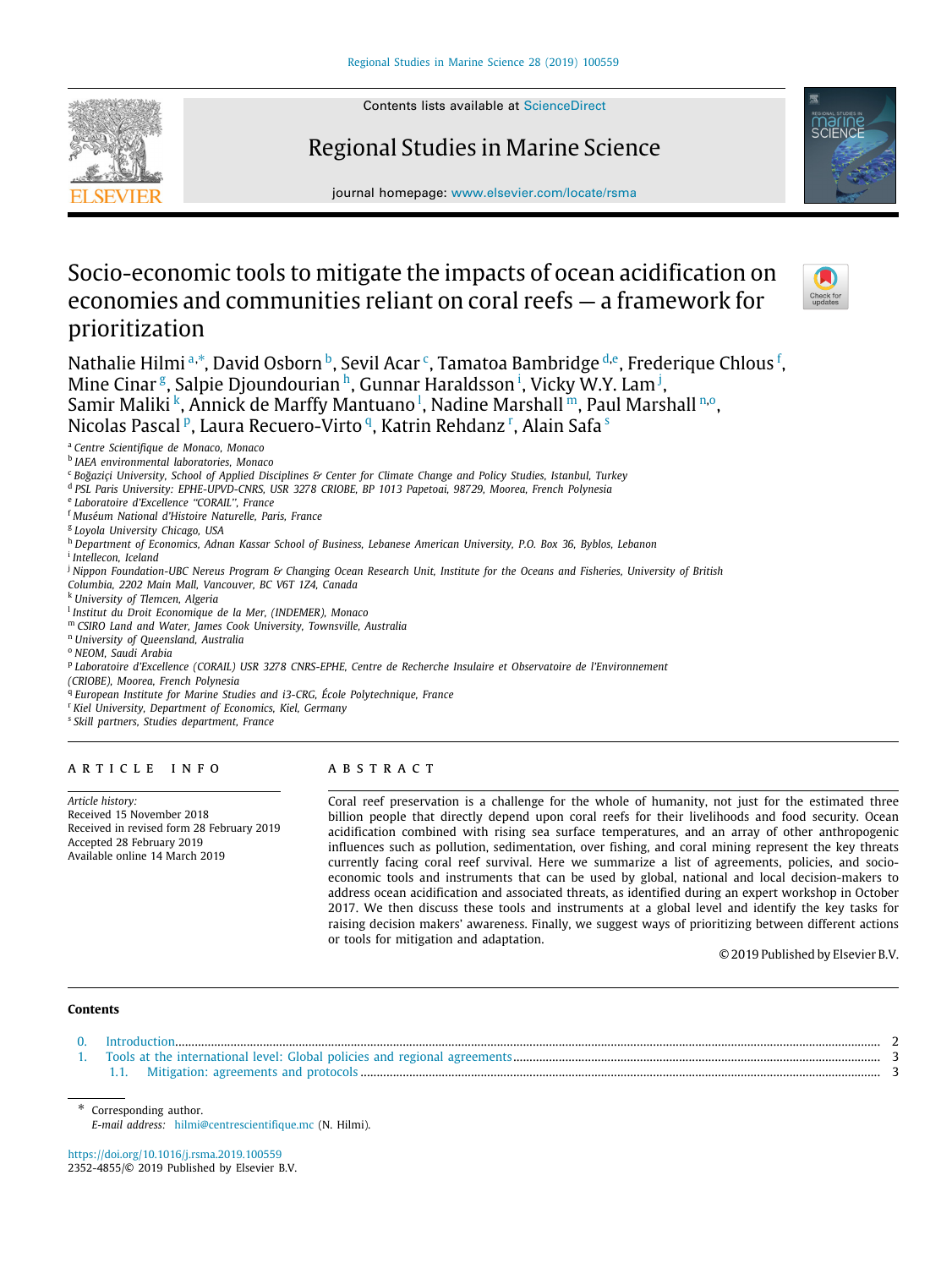|    | 1.3. |  |
|----|------|--|
| 2. |      |  |
|    |      |  |
|    | 2.2. |  |
|    | 2.3. |  |
|    | 2.4. |  |
|    | 2.5. |  |
|    | 2.6. |  |
|    | 2.7. |  |
| 3. |      |  |
|    |      |  |
|    | 3.2. |  |
|    | 3.3. |  |
|    | 3.4. |  |
|    | 3.5. |  |
| 4. |      |  |
| 5. |      |  |
|    |      |  |
|    |      |  |
|    |      |  |
|    |      |  |

#### <span id="page-1-0"></span>**0. Introduction**

Tropical reef systems, like the policy and socio-economic frameworks directly or indirectly impacting them, are home to a diversity of species. Yet, despite this diversity, they are particularly vulnerable marine ecosystems. Approximately 25% of coral reefs have already been severely impacted worldwide due to warming in areas where corals have already reached their upper thermal limits ([Hoegh-Guldberg et al.,](#page-8-1) [2009\)](#page-8-1). In the past two decades, mass coral bleaching events and related mortality have been observed in various regions where there have been elevated sea surface temperatures (SST) ([Descombes et al.,](#page-8-2) [2015](#page-8-2)). According to the 1.5 ◦C report of Intergovernmental Panel on Climate Change (IPCC), coral reefs would almost entirely disappear with 2  $\degree$ C of warming, with just 10%–30% of existing reefs surviving at 1.5 ◦C ([https://www.ipcc.ch/sr15/\)](https://www.ipcc.ch/sr15/). Concurrently, pollution, sedimentation, large outbreaks of disease, storm impacts, competition from macro- and encrusting algae, overfishing and habitat destruction, such as coral mining and destructive fishing practices, are also contributing to the decline in abundance and diversity of coral reefs. Further compounding and exacerbating these threats, the pH of the ocean has been driven down at a global scale by about 0.1 from pre-industrial levels due to the absorption of excessive  $CO<sub>2</sub>$  emitted into the atmosphere primarily as a result of fossil fuel combustion. This process of Ocean Acidification places additional stress on coral reefs and the marine species associated with them, further increasing their susceptibility to other threats and reducing their resilience, and capacity to provide valuable and essential ecosystem services [\(Hughes et al.,](#page-8-3) [2018](#page-8-3)).

Ocean acidification has been shown in laboratory studies, and from research in areas with naturally low pH, to cause decreased growth rates and increased mortality in hard corals ([Anthony](#page-8-4) [et al.,](#page-8-4) [2011](#page-8-4)). Low pH also favors growth of seaweeds that compete with corals, while negatively affecting forms of algae that are important precursors for recruitment of many corals (and therefore reducing recovery potential of coral reefs after disturbances) ([Anthony et al.,](#page-8-5) [2015](#page-8-5)). These effects of ocean acidification on coral reefs compound, and are compounded by, the numerous other categories of anthropogenic pressure on the marine environment ([Hoegh-Guldberg et al.,](#page-8-6) [2007;](#page-8-6) [Pendleton et al.](#page-9-0), [2016](#page-9-0)). Such pressures can be indirect and diffuse, such as global climate change, or direct and local, such as point-source pollution ([Carpenter](#page-8-7) [et al.](#page-8-7), [2008\)](#page-8-7). Among the global threats, perturbations such as massive bleaching events caused by increased sea and ocean temperatures, are now observed worldwide [\(Heron et al.,](#page-8-8) [2016\)](#page-8-8). Among the most important local threats are pollution, overfishing, and destruction of habitat, including direct reef destruction due to the use of fishing gears, construction works and limestone exploitation ([Zaneveld et al.,](#page-9-1) [2016](#page-9-1)). Many studies now show that increasing populations are raising the anthropogenic pressure on ecosystems such as coral reefs [\(Cinner et al.](#page-8-9), [2009](#page-8-9)).

The combined effect of these respective pressures has been a slow-onset crisis for coral reefs. Regrettably the crisis facing coral reefs across the globe is now manifesting itself with disturbing clarity. The implications for the communities and economic sectors highly dependent on coral reefs are significant and potentially catastrophic. Economic development, safety and public well-being are all threatened by the decline of coral reef systems.

An estimated 3 billion people depend on marine and coastal biodiversity for their livelihoods ([FAO](#page-8-10), [2014](#page-8-10)). The disruptions to the delivery of marine ecosystem services caused by ocean acidification and climate change and pollution of the marine environment will seriously affect the economy of coastal communities and could also impact food security and could in turn result in increased poverty.

To proactively mitigate and adapt to the impact of ocean acidification on coastal communities, it is important for national governments to assess the economic value of their coastal resources, including the coral reefs. To accomplish such a task, national governments need to compile standardized statistics on variables such as percent of population living in coastal areas, percent of built property located along the coast, percent and type of business establishments along the coast, percent of labor force employed in businesses located along the coast, percent of tax revenues from business located on coastal areas, and total number of visitors and tourists to the coastal areas. They also need detailed information on the contribution of fisheries to their GDP.

[Fig.](#page-2-3) [1](#page-2-3) presents [NOAA](#page-9-2)'s estimates of the value of reefs by their different functions.

The Reef Resilience network states that more than half a billion people rely on reefs for food and livelihood and over 275 million live within close proximity (30 km) of the reefs. The fish catch around the reefs in Asia secure food to one billion people and the reefs protect more than 150,000 km shorelines in [1](#page-1-1)00 countries.<sup>1</sup>.

<span id="page-1-1"></span><sup>1</sup> [http://www.reefresilience.org/coral-reefs/reefs-and-resilience/value-of](http://www.reefresilience.org/coral-reefs/reefs-and-resilience/value-of-reefs/)[reefs/.](http://www.reefresilience.org/coral-reefs/reefs-and-resilience/value-of-reefs/)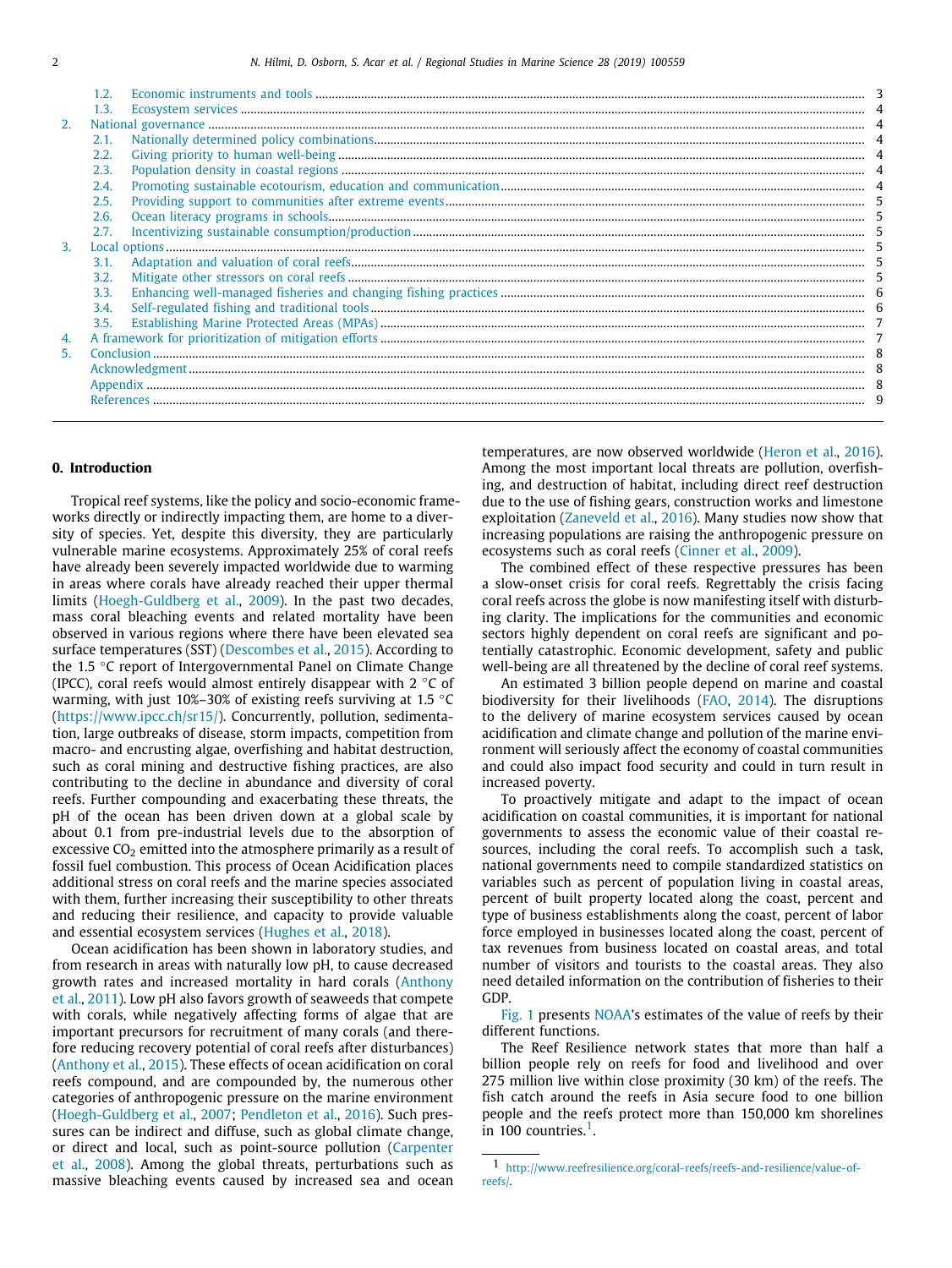

*Source:* [https://coralreef.noaa.](https://coralreef.noaa.gov/aboutcorals/values/) [gov/aboutcorals/values/.](https://coralreef.noaa.gov/aboutcorals/values/)

<span id="page-2-3"></span>Accurate and sustained data collection over time is key. Being able to measure damages/losses to environmental resources is crucial in bringing attention to the problems at hand. Different stakeholders could be involved in data collection (general public, high school pupils, researchers from local universities etc.) These national databases with local information on the state of coral reefs as well as on coastal economic activity would not only provide relevant information to governments but would also enable researchers to more accurately evaluate the socio-economic effects of different policy options/actions to protect corals. And joint data gathering might also generate the positive externality of having the local communities value reefs and have a sense of ownership over the resource.

This paper provides an overview of the agreements, policies, and socio-economic tools and instruments for international, national and local decision making to address ocean acidification, its impacts on coral reefs and societies, before presenting a framework for prioritizing actions.

# <span id="page-2-0"></span>**1. Tools at the international level: Global policies and regional agreements**

In view of the considerable number of existing regulatory instruments, the greatest challenge is not in developing new instruments, but to ensure that; (i) all States have sufficient knowledge and understanding of the overwhelming number of existing instruments and the synergies that exist between them, and (ii) they are, according to their capabilities, in a position to adopt the necessary measures to conform and implement all these legal texts or policy declarations at the national level.

## <span id="page-2-1"></span>*1.1. Mitigation: agreements and protocols*

The pH of the ocean, semi-enclosed seas and coastal waters across the globe is variable both spatially and temporally. However, ocean acidification is a ubiquitous and global phenomenon with potentially catastrophic consequences, caused primarily from increasing concentrations of atmospheric  $CO<sub>2</sub>$ . It therefore demands mitigation responses at the international level. However, in order for mitigation measures to be successful, both decision makers and the public need to be aware of potential and occurring climate change impacts, including the effects of ocean acidification on coral reefs, and the existing benefits to people that will be lost from continuing coral reef degradation. Global initiatives should articulate and draw attention to the value of ecosystem services provided by coral reefs, such as their role in food provisioning, recreation and culture as well as coastal

infrastructure protection, and stress the risks posed by ocean acidification to these services.

Mitigation has been identified as the most fundamental way to reduce climate change and ocean acidification risks. The Paris Agreement, the successor of the Kyoto Protocol, aims to strengthen the global efforts to reduce greenhouse gas emissions, including  $CO<sub>2</sub>$ , the primary gas driving ocean acidification ([UNFCCC,](#page-9-3) [2015](#page-9-3)). The effectiveness of the agreement, however, depends entirely on the sustained commitment and effectiveness of countries to reduce their  $CO<sub>2</sub>$  emissions. Current commitments, however, are most likely much too low to reach the internationally agreed 2 ◦C target [\(Rogelj et al.,](#page-9-4) [2016\)](#page-9-4).

In addition to the Paris Agreement, there exists a body of norms addressing threats to marine ecosystems, including coral reefs. Some are of a general nature, others deal with specific sources of pollution such as the pollution from vessels, from dumping or from land-based responsible for most of the contamination of the oceans and affecting the most productive areas of the marine environment (see [Appendix](#page-7-3) for an exemplary list). The control of such sources of pollution could mitigate harmful damages to the marine environment such as preventing the increase of acidification affecting corals reefs.

At global and regional levels, a number of international agreements aim to combat different sources of marine pollution. In addition, a number of declarations or instruments of a voluntary nature, in which States have committed themselves to taking actions or meeting policy goals and targets, are also significant.

Ten years after the adoption of UNCLOS, the Rio Conference on Environment and Development (UNCED) adopted an ambitious program of action. It was designed to ensure the sustainable development of the resources of the planet. The outcome of the Conference was a comprehensive blueprint for action to be taken not only by governments and United Nations organizations but also by non-governmental organizations, independent sectors and groups in every area in which human activities have an impact on the environment. This blueprint known as Agenda 21 devotes its entire Chapter 17 to oceans and seas.

#### <span id="page-2-2"></span>*1.2. Economic instruments and tools*

The environmental economics literature outlines two primary market-based instruments to mitigate greenhouse gas (GHG) emissions and thereby reduce ocean acidification stressors on coral reefs:

- Taxation (e.g. carbon tax) or subsidies (e.g. energy efficiency subsidies, subsidies for renewable energy technologies, feed-in tariffs for renewable energy); eliminating fossil fuel subsidies,
- Emissions trading systems (ETS), or cap-and-trade (CAT) programs, based on quota allocation.

Such market-based instruments are quite common. A price on carbon through Emissions Trading Systems (ETS) and taxes were in place for 39 national and 23 sub-national jurisdictions according to a [World Bank](#page-9-5) Report, as of August 31, [2015.](#page-9-5) Together, these carbon-pricing instruments cover about 12 percent of the annual global GHG emissions. The combined value of the carbon pricing instruments in 2015 was estimated at just under US\$ 50 billion globally, of which almost 70 percent (about US\$ 34 billion) is attributed to ETS and the remainder (about 30 percent) to carbon taxes.

Environmental policy instruments, such as taxes and ETS, have their respective strengths and weaknesses. Tax-or-subsidy-based control mechanisms may cause rigidities between direct producers and end-users, and affect the decisions of market agents in a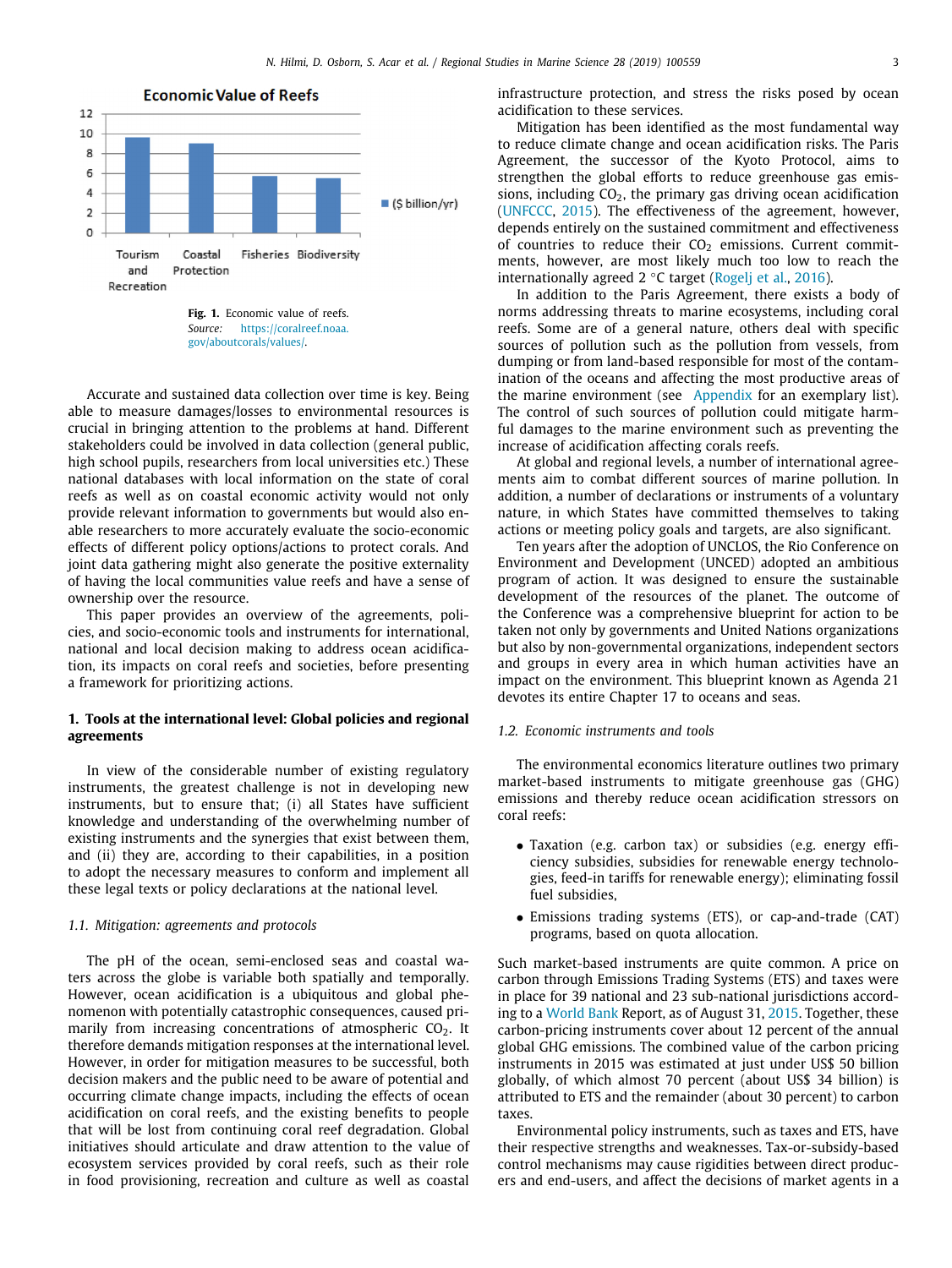negative way. Still, effective carbon taxes have proven to cause significant reductions in GHG emissions in several countries in the world. Allocation of green taxes and fines aimed at marine protection could be considered in the policy mix, along with the removal of subsidies and other incentives that encourage the use of fossil fuels.

Along with market-based mechanisms, technological standards and associated restrictions pertaining to fuel oil, energy efficiency and GHG emissions may also be employed for climate change mitigation. Energy performance certificates and green bonds can also be cited among the instruments available for emissions reduction because mitigation is crucial to preserve coral reefs.

### <span id="page-3-0"></span>*1.3. Ecosystem services*

In addition to supporting fisheries and tourism, coral reef ecosystems also provide recreational, cultural, and aesthetic benefits. Various environmental economic studies calculate household willingness to pay to protect these sorts of services, either through the establishment of marine protected areas (MPAs), payments for ecosystem services, or climate change mitigation

Payments for ecosystem services (PES) and biodiversity offsets could provide financial incentives to property and business owners to enhance their environmental practices, either by subsidizing better practices through PES schemes or by requiring the purchase of offsets to balance carbon emissions or other negative externalities being generated by the business. Other instruments are related to social status. For example, certification incentives to identify businesses in different regions that have adopted environmental best practices, could provide an additional motivation for businesses to reduce their environmental impact and contribute to regional coral reef conservation.

Entrepreneurship activities must be developed in maritime and coastal tourism taking in consideration the Blue Economy conceptual framework as a valuable heuristic — not only to structure evaluations of practice, but also to help reveal missing ingredients necessary for the sustainable development of healthy oceans and to refine sustainable development models to better address ocean issues [Keen et al.](#page-8-11) ([2018\)](#page-8-11). It needs also a strong political willingness, commitments, rigorous researches and promoting social awareness ([Bari](#page-8-12), [2017\)](#page-8-12). Finally, another public policy tool can be to utilize market-based incentives for reef restoration, coral reef resource trading, and coral farms for medicinal purposes where future reefs can be partially protected through the resources generated by such enterprises.

# <span id="page-3-1"></span>**2. National governance**

#### <span id="page-3-2"></span>*2.1. Nationally determined policy combinations*

In their respective efforts to protect and preserve coral reefs, every government is uniquely positioned to determine its own ways and means of contributing to global objectives of consequence for coral reefs, such as the Paris Agreement, Agenda 2030 and the SDGs, as well as domestic objectives that might go beyond the objectives and targets of multilateral commitments. In this context, the Paris Agreement provides a framework that requires individual countries to develop and communicate their domestic strategies, known as their Nationally Determined Contributions (NDCs).<sup>[2](#page-3-6)</sup> Already, 180 parties have submitted their initial NDCs.<sup>[3](#page-3-7)</sup>

#### <span id="page-3-3"></span>*2.2. Giving priority to human well-being*

Oceans provide resources such as fish and other seafood, as well as supporting human well-being, in general. Presently, 850 million people live within 100 km of coral reefs and many of whom look to these marine ecosystems for food and livelihoods ([Burke et al.,](#page-8-13) [2011](#page-8-13)). The reef ecosystems protect coastal villages, businesses, and residents from wave action and storms, providing risk reduction benefits to an estimated 100 to 197 million people ([Ferrario et al.](#page-8-14), [2014\)](#page-8-14). Coral reefs support fisheries that are important for food, as well as income from tourism and recreation plus associated profits, taxes, and foreign income. [\(Bell](#page-8-15) [et al.](#page-8-15), [2013](#page-8-15); [Brander and Beukering](#page-8-16), [2013;](#page-8-16) [Cruz-Trinidad et al.,](#page-8-17) [2014;](#page-8-17) [Deloitte Access Economics,](#page-8-18) [2013;](#page-8-18) [Hoegh-Guldberg et al.,](#page-8-19) [2014\)](#page-8-19). Well-being is also imparted from coral reefs through the provision of cultural and recreational opportunities, a sense of security, and opportunities for empowerment through effective governance systems ([Balmford and Bond,](#page-8-20) [2005\)](#page-8-20). The extent to which human well-being should be prioritized in policy and adaptation planning processes, requires the evaluation of coastal resources, not only for their economic provisioning services, but also for the role that coral reefs play in contributing to human well-being.

#### <span id="page-3-4"></span>*2.3. Population density in coastal regions*

Presently about 40% of the world's population lives within 100 km of the coast. As population density and economic activity in coastal areas increase, so do pressures on coastal ecosystems. Habitat conversion, land cover change, pollutant loads, and introduction of invasive species are among the most important pressures on coastal systems. These pressures can lead to loss of biodiversity, coral reef bleaching, new diseases among organisms, hypoxia, harmful algal blooms, siltation and reduced water quality. They can also threaten human health through toxins in fish and shellfish and pathogens such as cholera and hepatitis. To address these population density challenges, national governments can use zoning regulations to limit development activities along the coast. Governments can also attach premiums on licenses that develop both residential and commercial facilities. The proceeds from these licenses could be used towards conservation efforts. Harbor activity is an important aspect for the shipping industry, which national governments and economies rely on. To help preserve and restore damage to coral reefs, large and/or high-traffic vessels could be subjected to fees.

## <span id="page-3-5"></span>*2.4. Promoting sustainable ecotourism, education and communication*

To provide the best protection to coral reef ecosystems against ocean acidification and climate change, national governments need to adopt legal and economic tools that are adapted to their country's specific capabilities, particularly within marinebased industries such as tourism. To this end, tourism regulations should be focused on implementation at the local level, and complemented by economic and social initiatives that reinforce the regulations. This could include encouraging human activities that simultaneously promote education and conservation for the marine environment, which can be done through well-regulated tourism and small scale, sustainable fishing tourism managed under best practices. Tourists could be empowered to protect coral reefs by being involved in citizen science conservation and monitoring efforts.<sup>[4](#page-3-8)</sup>

<span id="page-3-6"></span><sup>2</sup> <http://unfccc.int/focus/items/10240.php>.

<span id="page-3-7"></span><sup>3</sup> [http://www4.unfccc.int/ndcregistry/Pages/All.aspx.](http://www4.unfccc.int/ndcregistry/Pages/All.aspx)

<span id="page-3-8"></span><sup>4</sup> One example is the Citizen Science Program in the US ([https://sanctuaries.](https://sanctuaries.noaa.gov/involved/citizen-science.html) [noaa.gov/involved/citizen-science.html](https://sanctuaries.noaa.gov/involved/citizen-science.html)). Another example is a study that evaluated the role of marine citizenship in UK marine governance [\(McKinley and](#page-9-6) [Fletcher](#page-9-6), [2010](#page-9-6)).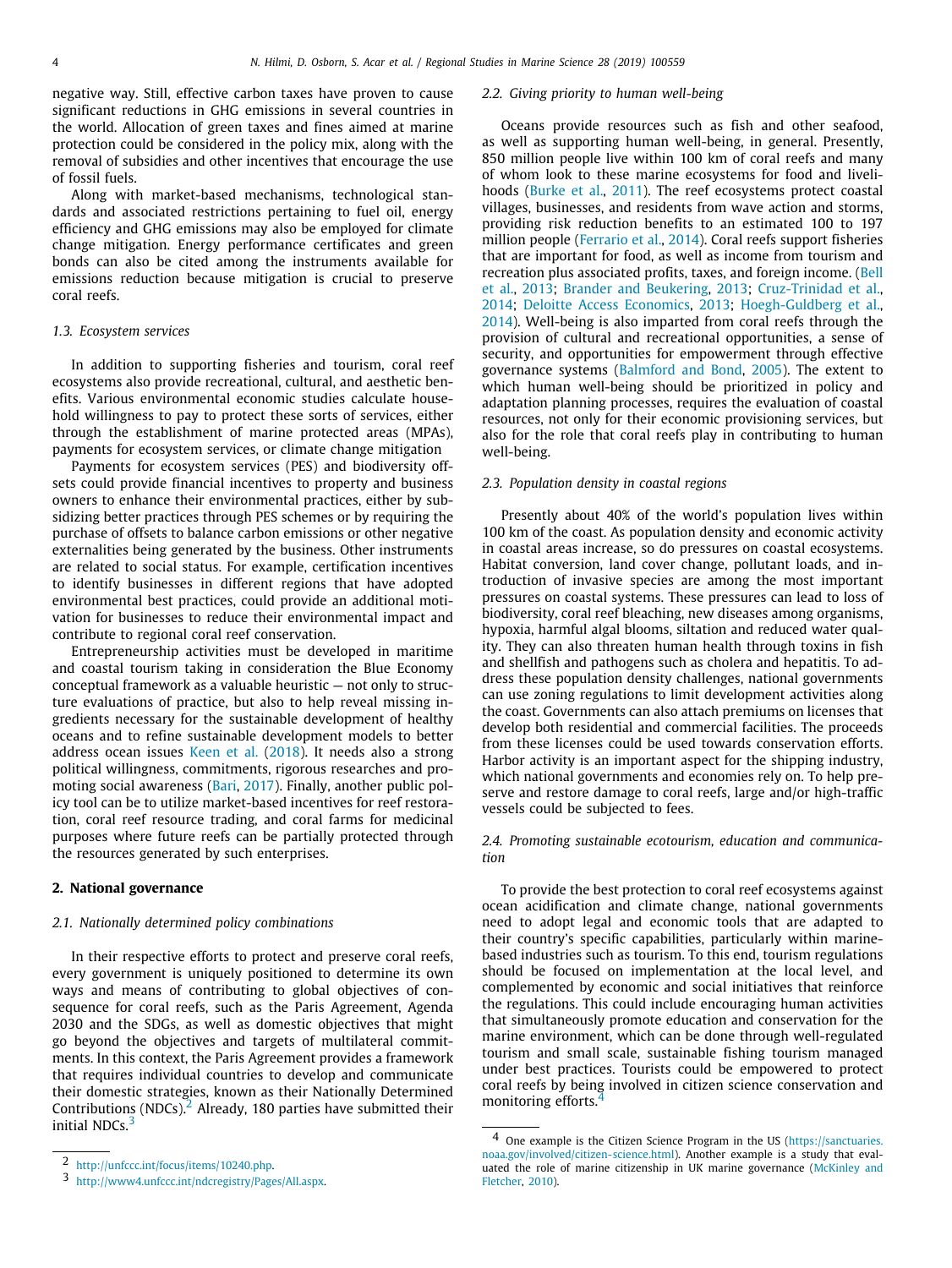As part of overall development policies, national governments could use the following means to promote sustainable tourism in their respective countries:

- Test and certify tourism service providers (travel agencies, tour organizers, hotels, etc.) on the knowledge, understanding and interpretation of concepts of sustainable tourism and the principles of ecotourism.
- Require local governments to educate public sector employees to identify best environmental practices appropriate for their needs.
- Allocate funds for educating public sector employees as well as fishermen
- Require certification of tourism sector employees: divers and instructors, waiters and other employees.

In this regard, education programs such as literacy programs in schools, but also observations and experimentations in situ by pupils or students, may also raise awareness of the sustainable use of marine resources. For regions depending on coral tourism, various communication tools could be used to provide more information to tourists about protecting the environment.

#### <span id="page-4-0"></span>*2.5. Providing support to communities after extreme events*

National governments should have emergency plans and procedures to respond to rapid-onset extreme events and their consequences for coral reefs. Extreme events, such as tsunamis, hurricanes and earthquakes, create material damages that may cripple reef-dependent-economies for a long time, undermining capacity to mitigate or adapt to slow-onset ocean acidification and climate change.

Temporary adaptation strategies, such as the banning of some fishing activities after natural disasters, such as hurricanes, may allow faster recovery of coral reef habitats and ecosystems. An effective adaptation strategy would also include developing an early warning system for extreme events to assist decisionmakers to design and implement relevant adaptation strategies and responses.

#### <span id="page-4-1"></span>*2.6. Ocean literacy programs in schools*

National governments help shape the curricular content of primary and secondary education. Introducing ocean literacy programs may motivate innovative conservation and enhance the desirable outcomes for a Blue Economy. The Marine Activities, Resources, and Education (MARE) Program is an example of a program that seeks to increase ocean literacy through informal and formal education. The Lawrence Hall of Science at University of California at Berkeley developed the MARE Program which is currently administered throughout the USA and Mexico through five Centers.<sup>[5](#page-4-6)</sup>

## <span id="page-4-2"></span>*2.7. Incentivizing sustainable consumption/production*

National governments need to ensure sustainable consumption and production of goods and services, which is also required by the Sustainable Development Goal 12. Realizing SDG 12 will involve a variety of stakeholders, including businesses, consumers, policy makers, researchers, scientists, retailers, media, and development cooperation agencies, among others. Through the creative use of pricing signals discussed earlier, national governments can promote sustainable consumption and production that reduces pressure on coral reefs.

According to a UN Report, households consume 29 per cent of global energy and contribute to 21 per cent of  $CO<sub>2</sub>$  emissions. If people worldwide switched to energy efficient lightbulbs the world would save US\$ 120 billion annually.<sup>[6](#page-4-7)</sup> National governments could facilitate the transition to energy efficiency lightbulbs by providing companies and households with zero interest loans or allowing the expenses to be tax deductible.

The same UN report also states that each year about one third of all food produced – equivalent to 1.3 billion tonnes worth around \$1 trillion – ends up rotting in the bins of consumers and retailers, or spoiling due to poor transportation and harvesting practices. Governments could help encourage businesses to invest in proper storage and transport facilities using price signals.

## <span id="page-4-3"></span>**3. Local options**

## <span id="page-4-4"></span>*3.1. Adaptation and valuation of coral reefs*

Building or improving the adaptive capacity of society to the impacts of ocean acidification and climate change can be framed according to five domains including, (i) the assets that people can draw on in the time of need, (ii) the flexibility to change strategy, (iii) the ability to organize and act collectively, (iv) learning to recognize and respond to the change, and (v) the agency to determine whether to change or not ([Cinner et al.,](#page-8-21) [2018\)](#page-8-21). These key domains can assist decision makers to ensure that sufficient capacity exists within local communities and industries to design and implement socio-economic adaptation plans. If sufficient capacity exists, solutions for dealing with coastal area stressors, adopting sustainable fishing-related activities and improving resilience of coral reefs might be possible. Here, we highlight potential socio-economic tools in each of these realms for adapting to the impacts of ocean acidification and climate change on coral reefs.

#### <span id="page-4-5"></span>*3.2. Mitigate other stressors on coral reefs*

The link between local pressures and overall vulnerability to ocean acidification highlights the importance of reducing other stressors, such as overfishing and pollution, through targeted local management actions [\(Anthony et al.](#page-8-5), [2015\)](#page-8-5). For example, sediment and nutrient runoff from land leads to adverse impacts on coral reefs in various regions of the world including Australia, Africa, Pacific Islands, etc. [\(Golbuu et al.](#page-8-22), [2011;](#page-8-22) [Uthicke et al.,](#page-9-7) [2012;](#page-9-7) [Van Katwijk et al.](#page-9-8), [1993](#page-9-8)). Pulses of suspended sediment concentrations following heavy rainfall can block the light for photosynthesis used by corals, reducing larval recruitment, inducing coral diseases, and causing a shift to the dominance of macroalgae, among other impacts ([Bartley et al.](#page-8-23), [2014\)](#page-8-23). In such instances, increases in investment on localized and targeted landbased management measures and actions are required to reduce runoff and sediment, including agricultural pollutants, into the ocean ([Kroon et al.](#page-8-24), [2016](#page-8-24)). Land management measures with a wider coverage of the whole watershed system and long-term monitoring programs are required to effectively reduce chronic runoff and erosion [\(Wang et al.](#page-9-9), [2011](#page-9-9); [Wilkinson et al.,](#page-9-10) [2014\)](#page-9-10).

Small-scale threats such as destructive fishing, or direct extractions are considered to be more closely linked to developing countries (in particular, in the ''Coral Triangle'' in South-East Asia and in East Africa), whereas long-term stressors such as shifts in

<span id="page-4-6"></span><sup>5</sup> <http://mare.lawrencehallofscience.org/partnerships/mare-centers> See as well: Ocean School program [http://www.oceanschool.ca/,](http://www.oceanschool.ca/) from the Ocean Frontier Institute in Canada (with Wendy Watson, ex-director IOC/UNESCO).

<span id="page-4-7"></span><sup>6</sup> [http://www.un.org/sustainabledevelopment/wp-content/uploads/2016/08/](http://www.un.org/sustainabledevelopment/wp-content/uploads/2016/08/16-00055L_Why-it-Matters_Goal-12_Consumption_2p.pdf) [16-00055L\\_Why- it-Matters\\_Goal-12\\_Consumption\\_2p.pdf](http://www.un.org/sustainabledevelopment/wp-content/uploads/2016/08/16-00055L_Why-it-Matters_Goal-12_Consumption_2p.pdf) .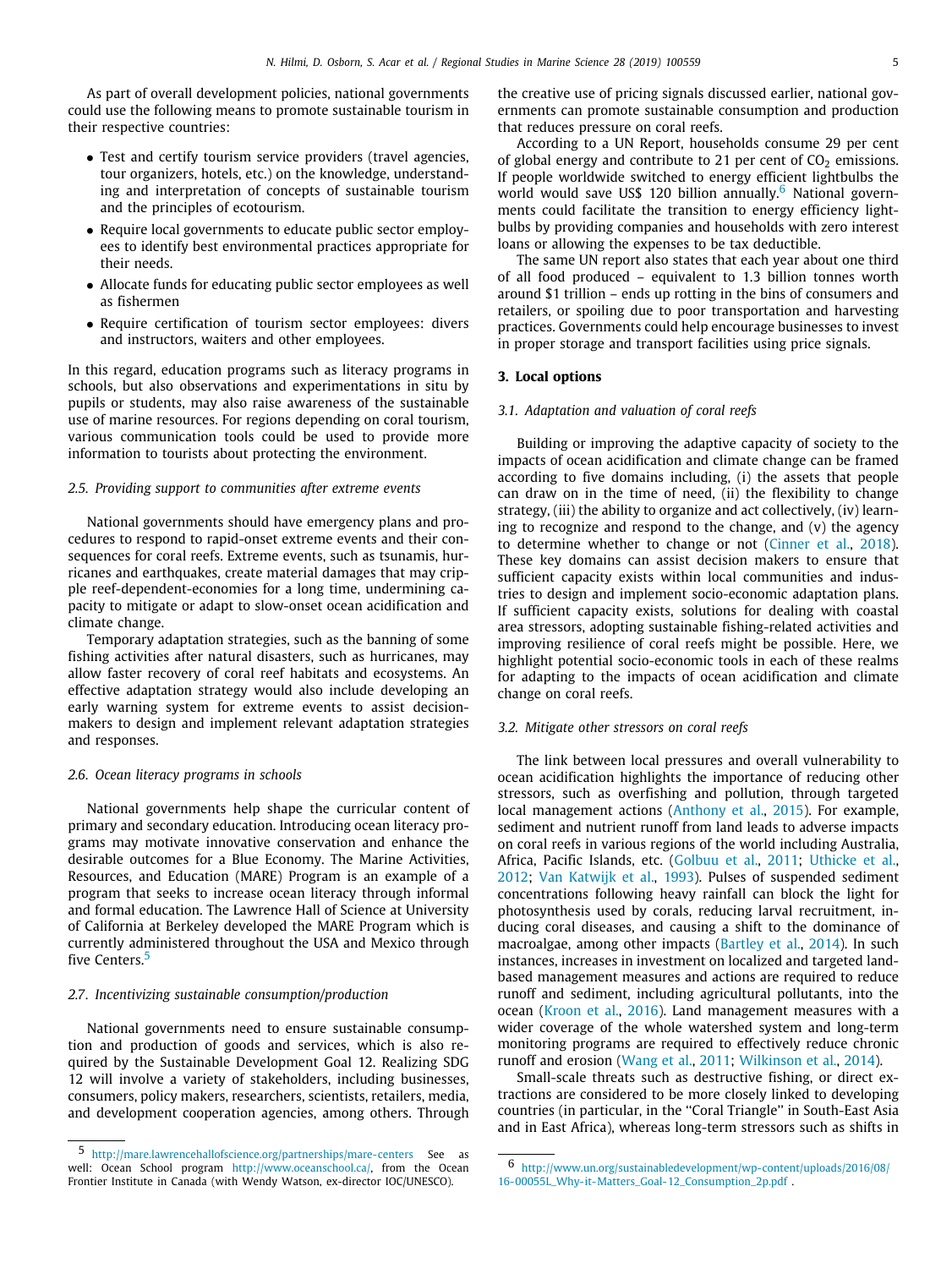water quality or in species assemblage are more often associated with industrial developed countries. Coastal development and pollution are observed worldwide as soon as coasts get populated ([WRI](#page-9-11), [2011](#page-9-11)).

# <span id="page-5-0"></span>*3.3. Enhancing well-managed fisheries and changing fishing practices*

Overfishing, especially of species important to coral reef resilience, can exacerbate the effects of ocean acidification. Herbivorous fish, such as parrotfish (Scaridae), surgeonfish (Acanthuridae) and rabbitfish (Siganidae), play a key role in controlling seaweeds, which can readily overgrow corals or prevent new corals from colonizing after disturbance [\(Hughes et al.](#page-8-25), [2007\)](#page-8-25). In many countries these fish are targeted by commercial and subsistence fishers, often using nets or traps. Fishers and fishery managers can help support reef resilience at local scales by ensuring that the harvest of herbivorous fishes is carefully managed to ensure that their important function in controlling seaweed biomass is not diminished. This can be accomplished through a range of measures, including closing sensitive areas to herbivore fishing, placing restrictions on the size or number of herbivorous fishes that can be caught, preventing types of gear that target important herbivores, banning sales of herbivorous fishes or facilitating a shift in target species through market incentives or other mechanisms ([Bozec et al.,](#page-8-26) [2016\)](#page-8-26).

Another key adaptation strategy is to allow for greater flexibility of the fishers' behavior. This idea encompasses potentially switching to new fishing locations, changing to other alternative jobs or fisheries, shifting to other gear type, and targeting species with less negative impacts under ocean acidification and climate change. ''Good'' fisheries subsidies can allow fishers to have more capacity to move to new locations with larger boats and more advanced technology. Funding contributed to develop alternative livelihoods such as ecotourism may also increase the flexibility of coral reef fishers ([McClanahan et al.](#page-8-27), [2015;](#page-8-27) [McIlgorm et al.](#page-9-12), [2010\)](#page-9-12). Fishers should also be provided with skill learning programmes to enable them to the acquire better knowledge of the local ecology of their fishery, knowledge of potential new fishing locations, techniques for using new gear and knowledge of potential new exploited species ([Berkes et al.,](#page-8-28) [2000\)](#page-8-28).

When looking at fisheries, and especially subsistence fishing, resource managers need to combine ecological vulnerability and social vulnerability for local populations, and so consider socialecological interdependencies ([Thiault et al.,](#page-9-13) [2017a](#page-9-13)). Indeed, the target-appropriate management actions cannot be standardized, and depend on local adaptive capacities, which reflect the community's ability to cope with the loss of fishing opportunities (for example mobility, education, material assets, livelihood diversity, attachment), and social sensitivity, all of which reflect a household's dependence on marine resources [\(Thiault et al.,](#page-9-14) [2017b\)](#page-9-14).

Many adaptation strategies are attempting to reduce vulnerability of the fishing sector, particularly on reducing the impacts of fisheries in or around coral reefs through changing fishing grounds and gears. The assets that communities depend on can be built through improving the productivity of the coral reef fisheries by using effective fisheries management measures. Most of these measures lie in controlling fishing effort and the catch amount. All of these adaptation options aim to maintain and conserve the diversity and abundance of marine resources and hence reduce and delay the impact of ocean acidification and climate change. Fishing effort can be reduced through licensing systems, seasonal closures of the fishing ground and the implementation of marine reserves. Marine reserves not only provide the functions of habitat and species protection but are also a low technology and cost-effective adaptation strategy that can lead to co-benefits at various spatial scales, i.e., from local to global [\(Roberts et al.,](#page-9-15) [2017\)](#page-9-15). Also, the larger the size of the available reef fish habitat, the less the impact of climate change on the composition of marine species ([Maharaj et al.](#page-8-29), [2018\)](#page-8-29). Hence, extensive Marine Protected Area (MPA) networks with well-enforced measures have been shown to generate the highest conservation benefits and effectiveness for serving as a mitigation and adaptation tool for climate change and ocean acidification [\(Roberts et al.,](#page-9-15) [2017\)](#page-9-15). Another management approach for improving marine resource status and productivity are the output control methods, including the Total Allowable Catch (TAC) control and individual transferable quotas (ITQs). Effective spatial management arrangements and input and output control measures should have the flexibility to adjust to accommodate the impacts of ocean acidification and climate change on the fisheries stocks including the increase in the variability of the abundance and catchability, and the occurrence of new straddling species [\(Jennings et al.](#page-8-30), [2016](#page-8-30); [Madin](#page-8-31) [et al.,](#page-8-31) [2012\)](#page-8-31). All of these strategies require the cooperation of different institutes and stakeholders within the fisheries sectors and frequently also collaborations among different countries. With all these strategies, it is crucial to have participation from all fisheries stakeholders and communities to engage in ocean acidification and climate change adaptation strategies.

Similarly, environmental economics suggests several economic tools for biodiversity conservation and sustainable natural resource use. Within fisheries management, the concept of capand-trade is transferred to individual and transferable fisheries quotas (ITQs). Individual fishers are allocated fishing quotas, which they can use to harvest a specific amount over a given season or can sell to another fisher. Different configurations of ITQ programs may limit concentration of quota that a single firm can hold (to prevent monopolies) and/or restrict quota trading between small-scale and industrial vessels or different vessel classes. ITQ programs have demonstrably slowed the race-to-fish in U.S. fisheries, and similar programs could be implemented to sustainably manage coastal fisheries in different marine regions.

#### <span id="page-5-1"></span>*3.4. Self-regulated fishing and traditional tools*

Empowering fishers to be pro-active in designing and implementing their own strategies to reduce stress on their fisheries and reefs is important. This means involving the very people who make their livelihood through fish catch, in the policy setting and management process.

Features that encourage fishers and their communities to selfregulate are the improvement of the community's access to alternative job opportunities and public services such as education and health. This is the case for the Vamizi Island Conservation Project in the northern Querimbas archipelago belonging to Mozambique. This area has a global conservation value since coral reefs are among the most diverse and pristine in the region and are resilient to bleaching [\(Garnier et al.](#page-8-32), [2012](#page-8-32)). The livelihood of the Kimwani people in this area has always depended on coastal resources. With increased immigration and the introduction of unsustainable fishing practices, there was a significant decrease in fish catch. The Vamizi Island Conservation Project came from the local community to allow fish stocks to recover and this contributes to explaining why it is one of the most successful examples of a community-managed protected area in East Africa. In order to favor income-diversification, the Querimbas archipelago, the Ministry of Environment, and the Global Environment Facility (GEF) are supporting the development of small businesses in Vamizi Island linked to tourism and cultural activities. Some of these businesses have already created jobs and generated revenues.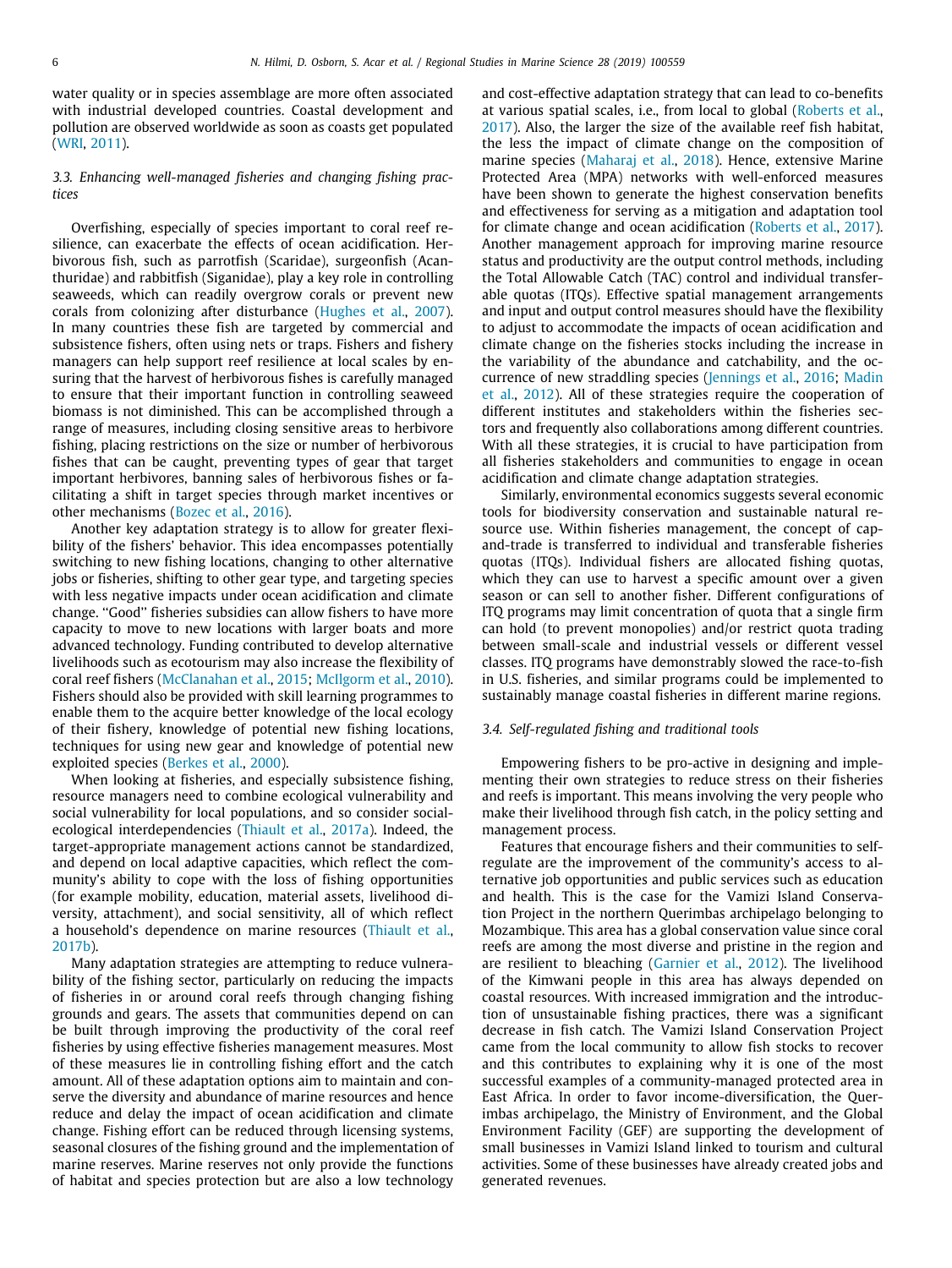For the preservation of coral reefs, there is a need to share and relay local and scientific knowledge. Local knowledge can include cosmogonies, arts, social organization, rules, etc. These aspects of indigenous culture preservation and transmission must be integrated in environmental conservation efforts.

There exist several forms of community management techniques: LMMA (Local Managed Marine Areas), ICCAS (Indigenous and Conserved Communities' Areas), and others as *rahui* in Polynesia. Today hybrid governance describes forms which articulate local organizations and regional and national rules.

An example of where best environmental practices has worked comes from the Great Barrier Reef. The Great Barrier Reef Marine Park Authority, responsible for ensuring the sustainable use of the Great Barrier Reef, established a Reef Guardian program in 2011 to inspire various stakeholder groups such as commercial fishers to take on voluntary practices beyond what is required by law, and to share information. Its premise is based on recognizing good environmental practices that help to protect the Great Barrier Reef. It acknowledges individuals to be 'Reef guardians', and through enhancing social status of the industry within the broader community, inspires other fishers to also adopt best practices. The program represents an excellent opportunity for government to engage positively with the commercial fishing (and other) industries.

# <span id="page-6-0"></span>*3.5. Establishing Marine Protected Areas (MPAs)*

Marine Protected Areas (MPAs) provide a regulatory framework for controlling human activities with the goal of reducing a range of impacts and protecting valued habitats and ecosystems. MPAs take a wide variety of forms, and are established across a diversity of coral reef settings for a range of reasons, spanning biodiversity conservation, fisheries management and reducing conflict among users [\(Ban et al.,](#page-8-33) [2011\)](#page-8-33). Increasingly, MPAs are also being seen as important frameworks for implementing measures to build the resilience of coral reefs to ocean acidification and climate change. The designation of an MPA normally provides for management arrangements that can manage local pressures, especially those that result from activities within the MPA, such as fishing and wastewater discharges from boats. They can also create the political imperative to address exogenous stresses, such as land-based sources of pollution, through collaboration with catchment management organizations or establishment of ridge-to-reef programs ([Stoms et al.](#page-9-16), [2005\)](#page-9-16). While the effectiveness of MPAs depends on many factors, including the existence and application of appropriate management plans, a comprehensive program of management activity and effective compliance (including enforcement) [\(Hockings et al.](#page-8-34), [2004\)](#page-8-34), MPAs can provide an important framework for implementing measures that are necessary to build resilience of coral reefs to ocean acidification.

While MPAs alone cannot protect against global phenomena such as ocean acidification, they can enhance coral reef resilience to changing conditions through encouraging scientific research and monitoring and limiting human activities within the area. They can also allow comparisons of climate change impacts across zones. It will also be easier to follow the migration of the marine population, where necessary. The legislative framework underpinning the declaration of MPAs should provide tools for scientific research and promote and facilitate a scientific network between all marine areas and within the science community.

The expansion or establishment of MPAs should be accompanied by effective implementation and enforcement of all accompanying laws and regulations. Any penalties should be adapted to the local context and be sufficiently dissuasive to avert illegal behavior. This could mean incurring additional costs, such as hiring enforcement officers and vessels. Cross-country collaborations could lower costs, such as regional training workshops for enforcement officers and shared high seas monitoring efforts. Locally nominated ''sheriffs'' could further enhance local buy-in and effectiveness of these regulations, especially if said regulations are designed, implemented, and enforced by local communities.

Public–Private Partnerships may also motivate investment for Marine Protected Areas. To be successful, marine conservation requires sufficient financing and adequate management resources, both of which can exceed public budget priorities. In parallel, it has been demonstrated that, well marketed, vibrant marine biodiversity can generate important revenue from visitors and businesses, as well as provide economic benefits for local populations.

During the last 15 years, impact investors have been exploring investments in conservation with more than US\$ 8 billion invested since 2004 in food & agriculture, forestry, habitat protection, clean water initiatives and other conservation projects (Pascal et al. 2018). In marine biodiversity, a limited, but positive, track record of impact investments has confirmed that environmental, social and financial returns can be gained.

Entrepreneurial Marine Protected Areas (EMPAs) have been identified as a potential asset class for investors (Bos and Pascal, 2015; Credit Suisse AG 2016). An EMPA is a management area that is primarily funded by a profit-bearing business model, typically associated with nature tourism [\(Bottema and Bush](#page-8-35), [2012\)](#page-8-35). EMPAs belong to marine impact investments as they are designed to produce environmental and social impacts, and they primarily employ business models instead of grants to achieve those outcomes. While many terrestrial protected areas have private sector involvement [\(Dearden et al.](#page-8-36), [2006](#page-8-36)), significantly fewer MPAs include the private sector.

Recent studies have all shown that until 2014, the type of entrepreneurial intervention in EMPAs ranged from collecting diver fees that directly fund park management, to designing and implementing co-management arrangements in state designated parks, and to varying degrees of private tenure over marine habitat ([Bottema and Bush](#page-8-35), [2012](#page-8-35)). While the specific drivers for private sector involvement differ per case, one constant challenge has been maintaining a requisite level of legitimacy and authority to practice conservation.

Another study has argued that the economic feasibility, ecological effectiveness, and the socio-cultural implications of EMPAs require further investigation (Bos and Pascal, 2015).

## <span id="page-6-1"></span>**4. A framework for prioritization of mitigation efforts**

As all mitigation measures discussed above, come at a cost, either monetary or non-monetary, and financial resources are scarce, it is necessary to prioritize between them.

Comparing costs and benefits of different actions has been proposed as a guide to such prioritization [\(Boardman et al.](#page-8-37), [2014;](#page-8-37) [FAO](#page-8-38), [2018\)](#page-8-38). Such analysis can be performed at all the three levels discussed above, i.e. international, national and local.

The following presentation of different options, their costs and effects, can be helpful for decision makers. Here we present the framework, but future work should focus on finding numerical estimates for the costs and effects.

Starting with alternative international mitigating efforts, policy makers should prioritize the tools that reduce OA stressors (here proxied with the amount of GHG reduction). The cost of GHG mitigation increases with the amount of GHG reduced and the supply curve shows that the cost of international agreements is the lowest and cost of PES (payment for ecosystem services) is the highest.

<span id="page-6-2"></span><sup>7</sup> [http://www.gbrmpa.gov.au/our-partners/reef-guardians.](http://www.gbrmpa.gov.au/our-partners/reef-guardians)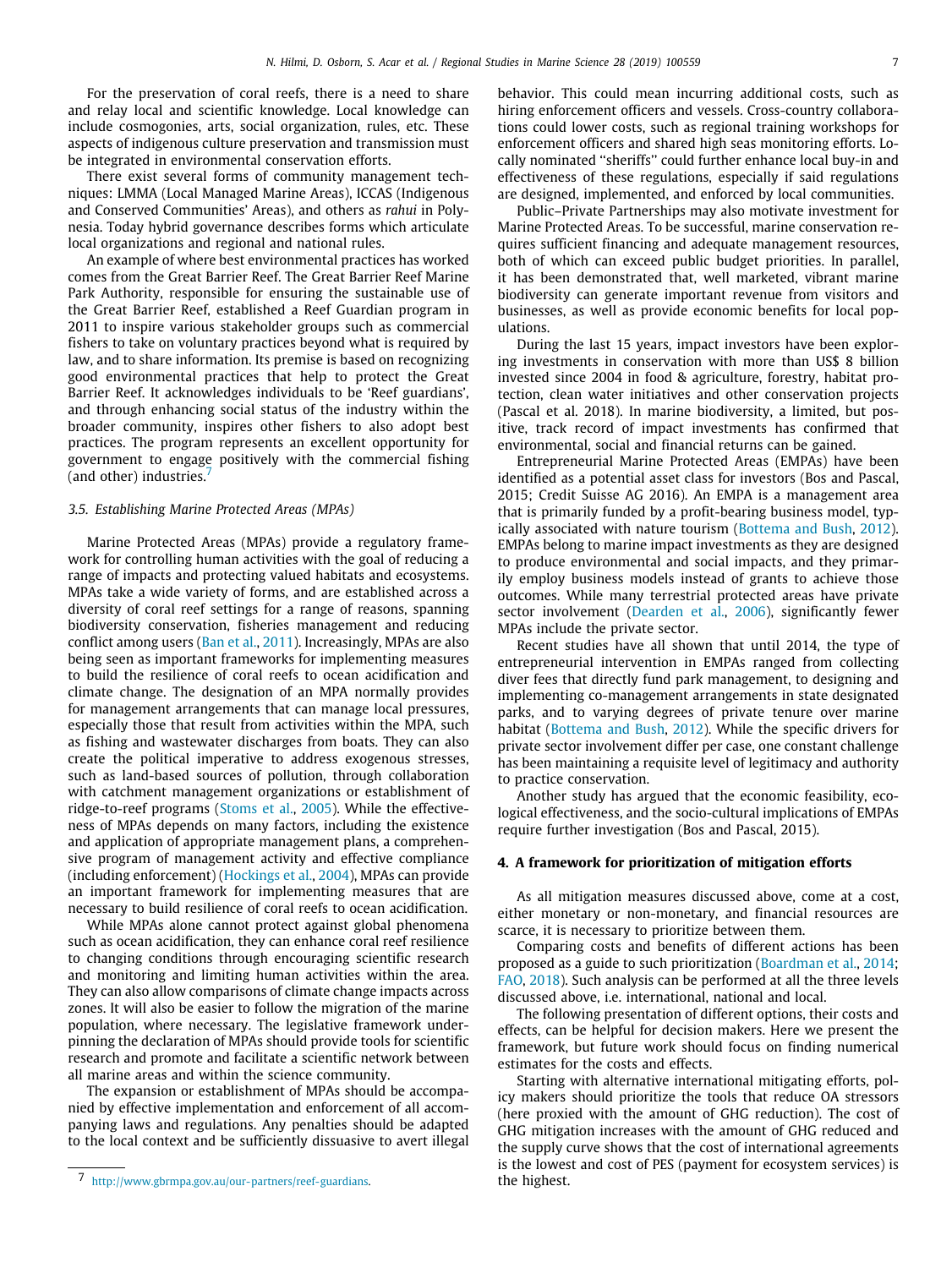## Supply curve for alternative international mitigation efforts



Similarly, for national policies it is possible to rank different mitigating efforts by costs and at the same time get an idea of their effectiveness in reducing the underlying OA stressors.

#### Supply curve for alternative national mitigation efforts

cost of reduction (USD/t GHG)



Finally, the same framework can be used to rank more local policy options, as seen below.

## Supply curve for alternative local mitigation efforts

cost of reduction (USD/t GHG)



All these figures are purely indicative. Filling out the numbers for costs and stressors — reduction is an avenue for future work in this area.

## <span id="page-7-0"></span>**5. Conclusion**

Of the agreements, policies, and socio-economic tools and instruments reviewed in this paper, no single mechanism is a panacea or a silver bullet. Key to the future of coral reefs will be building resiliency through the use of multiple mechanisms, i.e. innovative policy combinations, complemented by environmental technology innovations and sustained investment. To increase the resilience of coral reefs to warmer temperatures and lower pH, it is crucial to reduce the threats from all other humaninduced disturbances, such as fossil fuel dependence. Scientific knowledge is crucial and multidisciplinary research is still needed to understand the threats and impacts on coral reefs in order to inform on appropriate governance responses to protect them. Besides, a new economic understanding and transformation of the economies are necessary in order to enable sustainable consumption and production as well as to combat climate change. Human activity and the prioritization of economic growth are to be blamed as the primary causes of not only climate change, but also issues related to coral reefs. Development policies need to be re-designed in order to ensure the protection of coral reefs into sustainable development strategies rather than merely focus on economic growth where relevant. Increasing subordination of the environment to the priorities of rapid and deepening industrialization in the coral reef dependent regions indicates that nature is being exploited at the expense of the well-being of future generations.

Now, more than ever, coral reef preservation is a challenge for all of humanity, not only the coastal communities in coral reef areas. It concerns all stakeholders and only proactive and collaborative policies can really solve the problems faced by coral reefs.

# <span id="page-7-1"></span>**Acknowledgment**

This paper is an outcome from the 4th International Workshop ''Bridging the Gap between Ocean Acidification Impacts and Economic Valuation — From Science to Solutions: Ocean acidification on ecosystem services, case studies on coral reefs'' held in Monaco from October 15 to 17. The authors are particularly grateful to the workshop organizers, including the Government of Monaco, the Prince Albert II Foundation, the IAEA Ocean Acidification International Coordination Center (OA-ICC), the French Ministry for the Ecological and Solidary Transition, the Oceanographic Institute — Prince Albert I of Monaco Foundation, the Monegasque Water Company and the Monegasque Association on Ocean Acidification (AMAO) and the Centre Scientifique de Monaco (CSM).

## <span id="page-7-2"></span>**Appendix**

#### <span id="page-7-3"></span>*Highly relevant general and specific and regional binding norms*

In order to ensure the protection and preservation of the marine environment and the conservation of its resources, a large spectrum legal tools have been developed.

At the global and regional level, a number of international instruments exists aiming at combating different sources of pollution. In addition, a number of declarations or instruments of a voluntary nature where States have committed themselves in taking actions or meeting policy goals and targets, are also significant.

*General*

- *The 1982 United Nations Convention on the law of the sea (CNUDM)* sets out the legal framework within which all activities in the oceans and seas must be carried out. In this regard, Part XII of the Convention, which deals specifically with the protection and preservation of the marine environment;
- *The Convention on Biological Diversity 1992* establishes a regime for the conservation and sustainable use of biological diversity and the equitable sharing of the benefits arising out of its utilization;
- *The United Nations Framework Convention on Climate Change 1992 with the Kyoto Protocol* (1997) *and the Paris Agreement (2015*) establish a global regime for addressing anthropogenic climate change due to the release into the environment of certain greenhouse gases.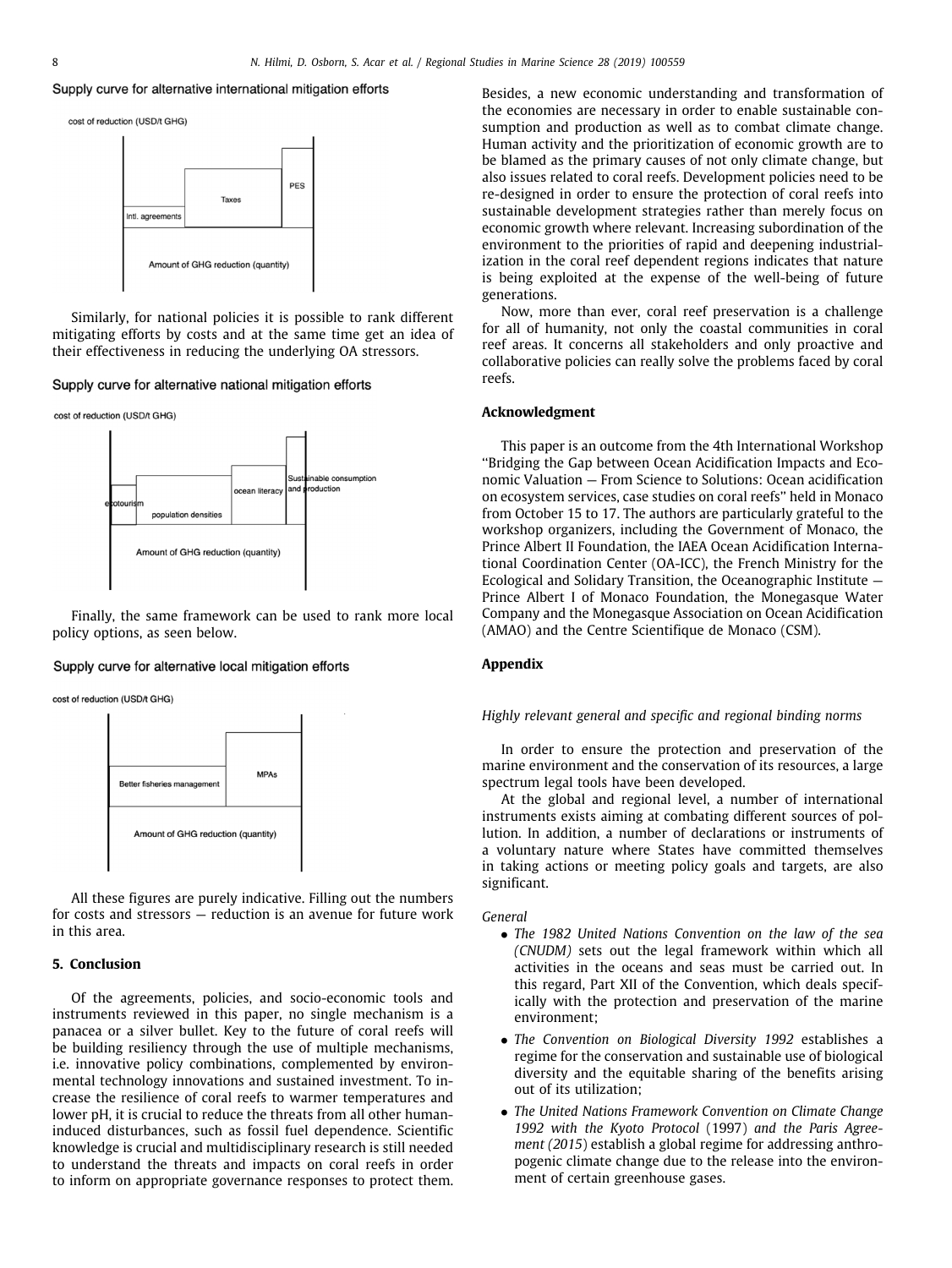*Specific*

*- The International Convention for the Prevention of Pollution from Ships, 1973, as modified by the Protocol of 1978 relating thereto (MARPOL 73/78)* is the major IMO instrument which contains most of the international rules and standards on the prevention, reduction and control of pollution by ships;

*- The 1972 Convention on the Prevention of Marine Pollution by Dumping of Wastes and Other Matter and the 1996 Protocol to the Convention*. The Protocol represents a major change of approach to dumping from the Convention. It enhances the application of the precautionary approach and of polluters-pays principle.

#### *Regional*

*The Protocol for the Protection of the Mediterranean Sea against Pollution from Land-Based Sources* (LBS Protocol), adopted in 1980, and came into force on 17 June 1983. It was amended in 1996 *as the Protocol for the Protection of the Mediterranean Sea against Pollution from Land-Based Sources and Activities*, following the revision of the Barcelona Convention in 1995, known as the Convention for the protection of the Marine Environment and the Coastal Region of the Mediterranean.

To combat overfishing and particularly illegal, unregulated and unreported fishing, several instruments were adopted under the auspices of FAO. They deal either with the respect of international conservation measures by fishing vessels like the *1993 Agreement on compliance with conservation and management measures*, or the increase control by port States to ensure that fishing vessels entering in a port did not violate the measures taken at the regional or sub regional level. Two other major instruments can be mentioned: (i) the 1995 *Agreement on straddling fish stocks and highly migratory fish stocks*, and (ii) the 2009 *Agreement on port state measures to prevent, deter and eliminate IUU fishing,* in force in 2016. It will enhance regional and international cooperation and block the flow of IUU caught fish into national and international markets.

#### <span id="page-8-0"></span>**References**

- <span id="page-8-5"></span>[Anthony, K., Marshall, P., Abdulla, A., Beeden, R., Bergh, C., Black, R., Eakin, M.,](http://refhub.elsevier.com/S2352-4855(18)30599-1/sb1) [Game, E., Gooch, M., Graham, N., Green, A., Heron, S., Hooidonk, R., Know](http://refhub.elsevier.com/S2352-4855(18)30599-1/sb1)[land, C., Mangubhai, S., Marshall, N., Maynard, J., McGinnity, P., McLeod, E.,](http://refhub.elsevier.com/S2352-4855(18)30599-1/sb1) [Mumby, P., Nyström, M., Obura, D., Oliver, J., Possingham, H., Pressey, R.,](http://refhub.elsevier.com/S2352-4855(18)30599-1/sb1) [Rowlands, G., Tamelander, J., Wachenfeld, D., Wear, S., 2015. Operationalizing](http://refhub.elsevier.com/S2352-4855(18)30599-1/sb1) [resilience for adaptive coral reef management under global environmental](http://refhub.elsevier.com/S2352-4855(18)30599-1/sb1) [change. Global Change Biol. 21, 48–61.](http://refhub.elsevier.com/S2352-4855(18)30599-1/sb1)
- <span id="page-8-4"></span>[Anthony, K.R.N., Maynard, J.A., Diaz-Pulido, G., Mumby, P.J., Marshall, P.A., Cao, L.,](http://refhub.elsevier.com/S2352-4855(18)30599-1/sb2) [Hoegh-Guldberg, O., 2011. Ocean acidification and warming will lower coral](http://refhub.elsevier.com/S2352-4855(18)30599-1/sb2) [reef resilience. Global Change Biol. 17, 1798–1808.](http://refhub.elsevier.com/S2352-4855(18)30599-1/sb2)
- <span id="page-8-20"></span>[Balmford, A., Bond, W., 2005. Trends in the state of nature and their implications](http://refhub.elsevier.com/S2352-4855(18)30599-1/sb3) [for human well-being. Ecol. Lett. 8, 1218–1234.](http://refhub.elsevier.com/S2352-4855(18)30599-1/sb3)
- <span id="page-8-33"></span>[Ban, N., Adams, V., Almany, G., Ban, S., Cinner, J., McCook, L., Mills, M., Pressey, B.,](http://refhub.elsevier.com/S2352-4855(18)30599-1/sb4) [White, A.D., 2011. J. Exp. Mar. Biol. Ecol. 408 \(1–2\), 21–31.](http://refhub.elsevier.com/S2352-4855(18)30599-1/sb4)
- <span id="page-8-12"></span>[Bari, A., 2017. Our oceans and the Blue Economy: Opportunities and challenges.](http://refhub.elsevier.com/S2352-4855(18)30599-1/sb5) [Procedia Eng. 194, 5–11.](http://refhub.elsevier.com/S2352-4855(18)30599-1/sb5)
- <span id="page-8-23"></span>[Bartley, R., Bainbridge, Z.T., Lewis, S.E., Kroon, F.J., Wilkinson, S.N., Brodie, J.E.,](http://refhub.elsevier.com/S2352-4855(18)30599-1/sb6) [Silburn, D.M., 2014. Relating sediment impacts on coral reefs to watershed](http://refhub.elsevier.com/S2352-4855(18)30599-1/sb6) [sources, processes and management: A review. Sci Total Environ. 468,](http://refhub.elsevier.com/S2352-4855(18)30599-1/sb6) [1138–1153.](http://refhub.elsevier.com/S2352-4855(18)30599-1/sb6)
- <span id="page-8-15"></span>[Bell, James J., Davy, Simon K., Jones, Timothy, Taylor, Michael W., Web](http://refhub.elsevier.com/S2352-4855(18)30599-1/sb7)[ster, Nicole S., 2013. Could some coral reefs become sponge reefs as our](http://refhub.elsevier.com/S2352-4855(18)30599-1/sb7) [climate changes?. Global Change Biol. 19 \(9\), 2613–2624.](http://refhub.elsevier.com/S2352-4855(18)30599-1/sb7)
- <span id="page-8-28"></span>[Berkes, F., Colding, J., Folke, C., 2000. Rediscovery of traditional ecological](http://refhub.elsevier.com/S2352-4855(18)30599-1/sb8) [knowledge as adaptive management. Ecol. Appl. 10, 1251–1262.](http://refhub.elsevier.com/S2352-4855(18)30599-1/sb8)
- <span id="page-8-37"></span>[Boardman, A., Greenberg, D., Vining, A., Weimer, D., 2014. Cost-benefit anal](http://refhub.elsevier.com/S2352-4855(18)30599-1/sb9)[ysis. In: The Pearson Series in Economics, fourth ed. Pearson Publishing,](http://refhub.elsevier.com/S2352-4855(18)30599-1/sb9) [Cambridge, UK.](http://refhub.elsevier.com/S2352-4855(18)30599-1/sb9)
- <span id="page-8-35"></span>[Bottema, Mariska JM, Bush, Simon R, 2012. The durability of private sector-led](http://refhub.elsevier.com/S2352-4855(18)30599-1/sb10) [marine conservation: a case study of two entrepreneurial marine protected](http://refhub.elsevier.com/S2352-4855(18)30599-1/sb10) [areas in indonesia. Ocean & Coastal Manag. 61, 38–48.](http://refhub.elsevier.com/S2352-4855(18)30599-1/sb10)
- <span id="page-8-26"></span>[Bozec, Y.-M., O'Farrell, S., Bruggemann, H., Luckhurst, B., Mumby, 2016. Tradeoffs](http://refhub.elsevier.com/S2352-4855(18)30599-1/sb11) [between fisheries harvest and the resilience of coral reefs. Proc. Natl. Acad.](http://refhub.elsevier.com/S2352-4855(18)30599-1/sb11) [Sci. 113, 4536–4541.](http://refhub.elsevier.com/S2352-4855(18)30599-1/sb11)
- <span id="page-8-16"></span>Brander, Luke, Beukering, Pieter van, 2013. The total economic value of US coral reefs: a review of the literature. [repository.library.noaa.gov.](https://repository.library.noaa.gov)
- <span id="page-8-13"></span>[Burke, L., Reytar, K., Spalding, M., Perry, A., 2011. Reefs at Risk Revisited.](http://refhub.elsevier.com/S2352-4855(18)30599-1/sb13)
- <span id="page-8-7"></span>[Carpenter, K.E., Abrar, M., Aeby, G., Aronson, R.B., Banks, S., Bruckner, A.,](http://refhub.elsevier.com/S2352-4855(18)30599-1/sb14) [Chiriboga, A., Cortés, J.C., Devantier, L., Edgar, G.J., Edwards, A.J., Fenner, D.,](http://refhub.elsevier.com/S2352-4855(18)30599-1/sb14) [Guðzmán, H.M., Hoeksema, B.W., Hodgson, G., Johan, O., Licuanan, W.Y.,](http://refhub.elsevier.com/S2352-4855(18)30599-1/sb14) [Livingstone, S.R., Lovell, E.R., Moore, J.A., Obura, D.O., Ochavillo, D., Poli](http://refhub.elsevier.com/S2352-4855(18)30599-1/sb14)[doro, B.A., Precht, W.F., Quibilan, M.C., Reboton, C., Richards, Z.T., Rogers, A.D.,](http://refhub.elsevier.com/S2352-4855(18)30599-1/sb14) [Sanciangco, J., Sherppard, A., Sheppard, C., Smith, J., Stuart, S., Turak, E.,](http://refhub.elsevier.com/S2352-4855(18)30599-1/sb14) [Veron, J.E., Wallace, C., Weil, E., Wood, E., 2008. One-third of reef-building](http://refhub.elsevier.com/S2352-4855(18)30599-1/sb14) [corals face elevated extinction risk from climate change and local impacts.](http://refhub.elsevier.com/S2352-4855(18)30599-1/sb14) [Science 321 \(5888\), 560–563.](http://refhub.elsevier.com/S2352-4855(18)30599-1/sb14)
- <span id="page-8-21"></span>[Cinner, J.E., Adger, W.N., Allison, E.H., Barnes, M.L., Brown, K., Cohen, P.J., Gel](http://refhub.elsevier.com/S2352-4855(18)30599-1/sb15)[cich, S., Hicks, C.C., Hughes, T.P., Lau, J., Marshall, N.A., Morrison, T.H., 2018.](http://refhub.elsevier.com/S2352-4855(18)30599-1/sb15) [Building adaptive capacity to climate change in tropical coastal communities.](http://refhub.elsevier.com/S2352-4855(18)30599-1/sb15) [Nature Clim. Change 8, 117–123.](http://refhub.elsevier.com/S2352-4855(18)30599-1/sb15)
- <span id="page-8-9"></span>[Cinner, J.E., McClanahan, T.R., Daw, T.M., Graham, N.A., Maina, J., Wilson, S.K.,](http://refhub.elsevier.com/S2352-4855(18)30599-1/sb16) [Hughes, T.P., 2009. Linking social and ecological systems to sustain coral reef](http://refhub.elsevier.com/S2352-4855(18)30599-1/sb16) [fisheries. Curr. Biol. 19 \(3\), 206–212.](http://refhub.elsevier.com/S2352-4855(18)30599-1/sb16)
- <span id="page-8-17"></span>[Cruz-Trinidad, Annabelle, Aliño, Porfirio M, Geronimo, Rollan C, Cabral, Reniel B,](http://refhub.elsevier.com/S2352-4855(18)30599-1/sb17) [2014. Linking food security with coral reefs and fisheries in the coral triangle.](http://refhub.elsevier.com/S2352-4855(18)30599-1/sb17) [Coastal Manag. 42 \(2\).](http://refhub.elsevier.com/S2352-4855(18)30599-1/sb17)
- <span id="page-8-36"></span>[Dearden, Philip, Bennett, Michelle, Rollins, Rick, 2006. Implications for coral reef](http://refhub.elsevier.com/S2352-4855(18)30599-1/sb18) [conservation of diver specialization. Envir. Conserv..](http://refhub.elsevier.com/S2352-4855(18)30599-1/sb18)
- <span id="page-8-18"></span>Deloitte Access Economics, Economic contribution of the Great Barrier Reef, 2013, Great Barrier Reef Marine Park Authority.
- <span id="page-8-2"></span>[Descombes, P., Wisz, M.S., Leprieur, F., Parravicini, V., Heine, C., Olsen, S.M.,](http://refhub.elsevier.com/S2352-4855(18)30599-1/sb20) [Swingedouw, D., Kulbicki, M., Mouillot, D., Pellissier, L., 2015. Forecasted](http://refhub.elsevier.com/S2352-4855(18)30599-1/sb20) [coral reef decline in marine biodiversity hotspots under climate change.](http://refhub.elsevier.com/S2352-4855(18)30599-1/sb20) [Global Change Biol. 21, 2479–2487.](http://refhub.elsevier.com/S2352-4855(18)30599-1/sb20)
- <span id="page-8-10"></span>[FAO, 2014. Of World Fisheries and Aquaculture. Rome.](http://refhub.elsevier.com/S2352-4855(18)30599-1/sb21)
- <span id="page-8-38"></span>[FAO, 2018. Cost–Benefit Analysis for Climate Change Adaptation Policies and](http://refhub.elsevier.com/S2352-4855(18)30599-1/sb22) [Investments in the Agriculture Sectors. F \(February\) Rome.](http://refhub.elsevier.com/S2352-4855(18)30599-1/sb22)
- <span id="page-8-14"></span>[Ferrario, F., Beck, M.W., Storlazzi, C.D., Micheli, F., Shepard, C.C., Airoldi, L.,](http://refhub.elsevier.com/S2352-4855(18)30599-1/sb23) [2014. The effectiveness of coral reefs for coastal hazard risk reduction and](http://refhub.elsevier.com/S2352-4855(18)30599-1/sb23) [adaptation. Nat. Commun. 5, 3794.](http://refhub.elsevier.com/S2352-4855(18)30599-1/sb23)
- <span id="page-8-32"></span>[Garnier, J., Hill, N., Guissamulo, A., Silva, I., Witt, M., Godley, B., 2012. Status and](http://refhub.elsevier.com/S2352-4855(18)30599-1/sb24) [community-based conservation of marine turtles in the northern Querimbas](http://refhub.elsevier.com/S2352-4855(18)30599-1/sb24) [Islands \(Mozambique\). Oryx 46 \(3\), 359–367.](http://refhub.elsevier.com/S2352-4855(18)30599-1/sb24)
- <span id="page-8-22"></span>[Golbuu, Y., Van Woesik, R., Richmond, R.H., Harrison, P., Fabricius, K.E., 2011.](http://refhub.elsevier.com/S2352-4855(18)30599-1/sb25) [River discharge reduces reef coral diversity in Palau. Marine Pollution Bull.](http://refhub.elsevier.com/S2352-4855(18)30599-1/sb25) [62, 824–831.](http://refhub.elsevier.com/S2352-4855(18)30599-1/sb25)
- <span id="page-8-8"></span>[Heron, S.F., Maynard, J.A., van Hooidonk, R., Eakin, C.M., 2016. Warming trends](http://refhub.elsevier.com/S2352-4855(18)30599-1/sb26) [and bleaching stress of the World's coral reefs 1985–2012. Sci. Rep. 6, 38402.](http://refhub.elsevier.com/S2352-4855(18)30599-1/sb26)
- <span id="page-8-34"></span>[Hockings, M., Stolton, S., Dudley, N., 2004. Management effectiveness: Assessing](http://refhub.elsevier.com/S2352-4855(18)30599-1/sb27) [management of protected areas? J. Environ. Pol. Plan. 6, 157–174.](http://refhub.elsevier.com/S2352-4855(18)30599-1/sb27)
- <span id="page-8-19"></span>[Hoegh-Guldberg, Ove, Cai, Rongshuo, Poloczanska, Elvira S, Brewer, Pe](http://refhub.elsevier.com/S2352-4855(18)30599-1/sb28)[ter G, Sundby, Svein, Hilmi, Karim, Fabry, Victoria J, Jung, Sukgeun,](http://refhub.elsevier.com/S2352-4855(18)30599-1/sb28) [Skirving, William, Stone, 2014. The Ocean. Cambridge University Press.](http://refhub.elsevier.com/S2352-4855(18)30599-1/sb28)
- <span id="page-8-1"></span>[Hoegh-Guldberg, Ove, Hoegh-Guldberg, Hans, Veron, JEN, Green, Alison,](http://refhub.elsevier.com/S2352-4855(18)30599-1/sb29) [Gomez, Edgardo D., Ambariyanto, A., Hansen, L., 2009. The Coral Triangle and](http://refhub.elsevier.com/S2352-4855(18)30599-1/sb29) [Climate Change: Ecosystems, People and Societies at Risk. WWF Australia.](http://refhub.elsevier.com/S2352-4855(18)30599-1/sb29)
- <span id="page-8-6"></span>[Hoegh-Guldberg, O., Mumby, P.J., Hooten, A.J., Steneck, R.S., Greenfield, P.,](http://refhub.elsevier.com/S2352-4855(18)30599-1/sb30) [Gomez, E., Harvel, C.D., Sale, P.F., Edwards, A.J., Caldeira, K., Knowl](http://refhub.elsevier.com/S2352-4855(18)30599-1/sb30)[ton, N., Eakin, C.M., Iglesias-Prieto, R., Muthiga, N., Bradbury, R.H., Dubi, A.,](http://refhub.elsevier.com/S2352-4855(18)30599-1/sb30) [Hatziolos, M.E., 2007. Coral reefs under rapid climate change and ocean](http://refhub.elsevier.com/S2352-4855(18)30599-1/sb30) [acidification. Science 14, 1737–1742.](http://refhub.elsevier.com/S2352-4855(18)30599-1/sb30)
- <span id="page-8-3"></span>[Hughes, T.P., Kerry, A.H., Baird, S.R., Connolly, A., Dietzel, C.M., Eakin, S.F.,](http://refhub.elsevier.com/S2352-4855(18)30599-1/sb31) [Heron, A.S., Hoey, M.O., Hoogenboom, G., Liu, M.J., McWilliam, R.J.,](http://refhub.elsevier.com/S2352-4855(18)30599-1/sb31) [Pears, M.S., Pratchett, W.J., Skirving, J.S., Stella, J.T., Torda, G., 2018. Global](http://refhub.elsevier.com/S2352-4855(18)30599-1/sb31) [warming transforms coral reef assemblages. Nature 556:492-+.](http://refhub.elsevier.com/S2352-4855(18)30599-1/sb31)
- <span id="page-8-25"></span>Hughes, T.P., Rodrigues, D.R., Ceccarelli, D., Hoegh-Guldberg, O., McCook, L., Moltschaniwskyj, N., Pratchett, M.S., Steneck, R.S., Willis, B., 2007. Po, 1.
- <span id="page-8-30"></span>[Jennings, S., Pascoe, S., Hall-Aspland, S., Le Bouhellec, B., Norman-Lopez, A.,](http://refhub.elsevier.com/S2352-4855(18)30599-1/sb33) [Sullivan, A., Pecl, G., 2016. Setting objectives for evaluating management](http://refhub.elsevier.com/S2352-4855(18)30599-1/sb33) [adaptation actions to address climate change impacts in south-eastern](http://refhub.elsevier.com/S2352-4855(18)30599-1/sb33) [Australian fisheries. Fisheries Oceanography 25, 29–44.](http://refhub.elsevier.com/S2352-4855(18)30599-1/sb33)
- <span id="page-8-11"></span>[Keen, M.R., Schwarz, A.-M., Wini-Simeon, L., 2018. Towards defining the Blue](http://refhub.elsevier.com/S2352-4855(18)30599-1/sb34) [Economy: Practical lessons from Pacific Ocean governance. Mar. Policy 88,](http://refhub.elsevier.com/S2352-4855(18)30599-1/sb34) [333–341.](http://refhub.elsevier.com/S2352-4855(18)30599-1/sb34)
- <span id="page-8-24"></span>[Kroon, F.J., Thorburn, P., Schaffelke, B., Whitten, S., 2016. Towards protecting](http://refhub.elsevier.com/S2352-4855(18)30599-1/sb35) [the Great Barrier Reef from land-based pollution. Global. Change Biol. 22,](http://refhub.elsevier.com/S2352-4855(18)30599-1/sb35) [1985–2002.](http://refhub.elsevier.com/S2352-4855(18)30599-1/sb35)
- <span id="page-8-31"></span>[Madin, E.M., Ban, N.C., Doubleday, Z.A., Holmes, T.H., Pecl, G.T., Smtih, F., 2012.](http://refhub.elsevier.com/S2352-4855(18)30599-1/sb36) [Socio-economic and management implications of range-shifting species in](http://refhub.elsevier.com/S2352-4855(18)30599-1/sb36) [marine systems. Global Environ. Change 22, 137–146.](http://refhub.elsevier.com/S2352-4855(18)30599-1/sb36)
- <span id="page-8-29"></span>[Maharaj, Ravi R., Lam, Vicky W.Y., Pauly, Daniel, Cheung, William W.L., 2018.](http://refhub.elsevier.com/S2352-4855(18)30599-1/sb37) [Regional variability in the sensitivity of Caribbean reef fish assemblages to](http://refhub.elsevier.com/S2352-4855(18)30599-1/sb37) [ocean warming. Mar. Ecol. Prog. Ser. 590, 201–209.](http://refhub.elsevier.com/S2352-4855(18)30599-1/sb37)
- <span id="page-8-27"></span>[McClanahan, T., Allison, E.H., Cinner, J.E., 2015. Managing fisheries for human](http://refhub.elsevier.com/S2352-4855(18)30599-1/sb38) [and food security. Fish. Fish. 16, 78–103.](http://refhub.elsevier.com/S2352-4855(18)30599-1/sb38)